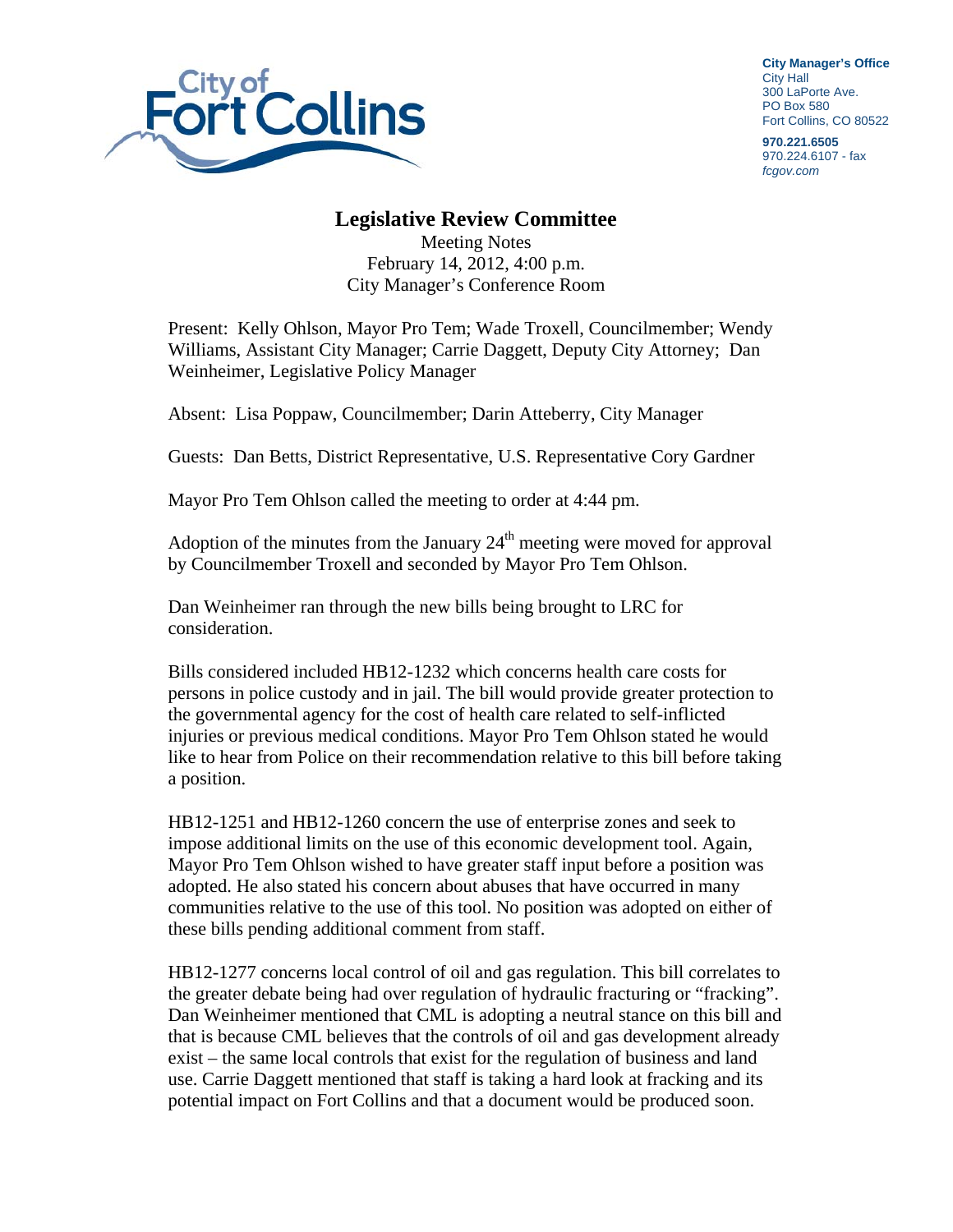

LRC took no position on this bill pending a study of the issue and more information from staff.

SB12-026 concerns state mandates on local government and seeks to codify Governor Hickenlooper's executive order limiting the implementation of unfunded mandates. LRC took no position on this bill at this time.

SB12-034 would repeal rapid screen for high-emitting vehicles. Based on the air quality provisions of the Policy Agenda, the committee adopted an oppose position on this bill.

SB12-052 would alter the business and personal property tax (BPPT), increasing the amount deductible in the short term and then restricting the growth of BPPT for the next decade. This bill would impact the City's tax revenue in the short term and have a severe impact long term by stagnating growth of BPPT. LRC adopted an oppose position on this bill.

SB12-081 prohibits cities or counties from requiring sprinklers be installed in single-family dwellings. This bill is opposed by the Poudre Fire Authority (PFA). Mayor Pro Tem Ohlson noted the irony in that the bill prevents cities from acting instead of mandating action. Dan Weinheimer noted this bill was to be heard in committee just prior to the LRC meeting and could be killed there. LRC adopted an oppose position consistent with the PFA position.

SB12-088 concerns fracking and the ability that cities have to regulate the industry. This bill explicitly states that oil and gas operations are a matter of statewide concern and therefore the state has exclusive jurisdiction over their regulation. No position was adopted on this bill pending development of a City Council policy on fracking.

SB12-116 proposes to adopt criminal penalties for the use, possession, sale and distribution of bath salts. Police staff had supplied concerns that the bath salts in question are not "bath salts" but instead a powerful drug that has begun to permeate into Fort Collins. LRC adopted a support position for this proposal.

SB12-118 would repeal the 25 percent food threshold required in restaurant/hotel liquor licenses. It was noted that this bill could have an impact on Fort Collins and staff is tracking it but that it is not explicitly in the Policy Agenda. The bill would eliminate the requirement for restaurants and hotels to derive at least 25% of their revenue from the service of meals. Dan Weinheimer noted that CML is working with the Restaurant Association to amend the bill and Fort Collins is one of the communities providing information to that effort. No position was taken on the bill pending further discussion on whether a position could be taken under the current Policy Agenda.